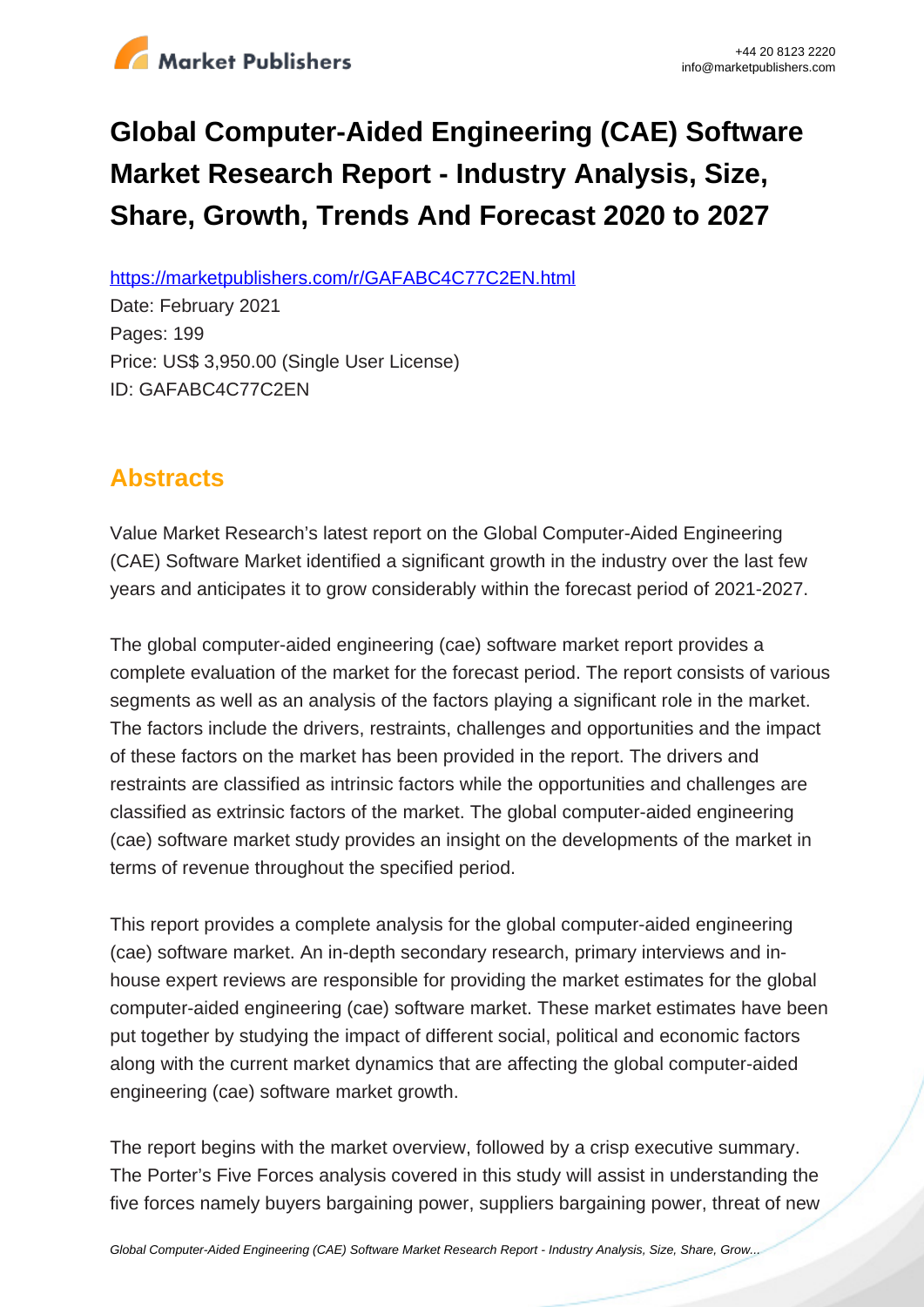

entrants, the threat of substitutes and the degree of competition in the global computer-aided engineering (cae) software market. It also helps to explain the various participants such as system integrators, intermediaries and end users within the market. The report by Value Market Research also focuses on the competitive landscape of the global computer-aided engineering (cae) software market.

The market analysis involves a section exclusively to list the major players of the global computer-aided engineering (cae) software market wherein our analysts provide an insight into the financial statements of all the key players along with its key development product. The company profile section in the report also provides a business overview and financial information. The companies provided in this section can be customized as per the client's requirement.

The Computer-Aided Engineering (CAE) Software Market Report Segments the market as below-

By Type

Finite Element Analysis (FEA)

Computational Fluid Dynamics (CFD)

Multibody Dynamics

Optimization & Simulation

By Deployment Model

On-premise

Cloud-based

By End-User

Automotive

Defense & Aerospace

[Global Computer-Aided Engineering \(CAE\) Software Market Research Report - Industry Analysis, Size, Share, Grow...](https://marketpublishers.com/report/it-technology/hardware/global-computer-aided-engineering-cae-market-research-report-industry-analysis-size-share-growth-trends-n-forecast-2019-to-2026.html)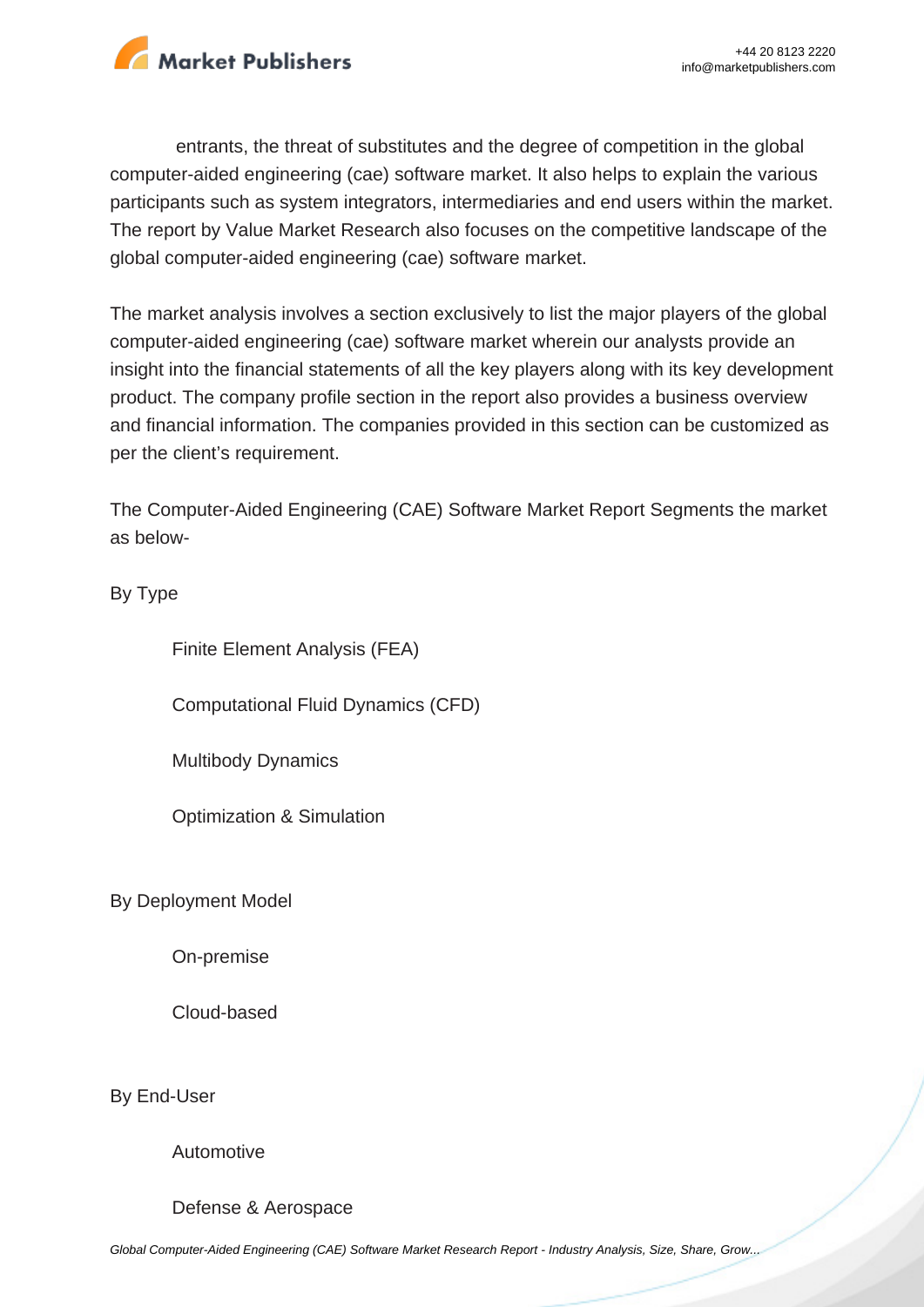

**Electronics** 

Medical Devices

Industrial Equipment

**Others**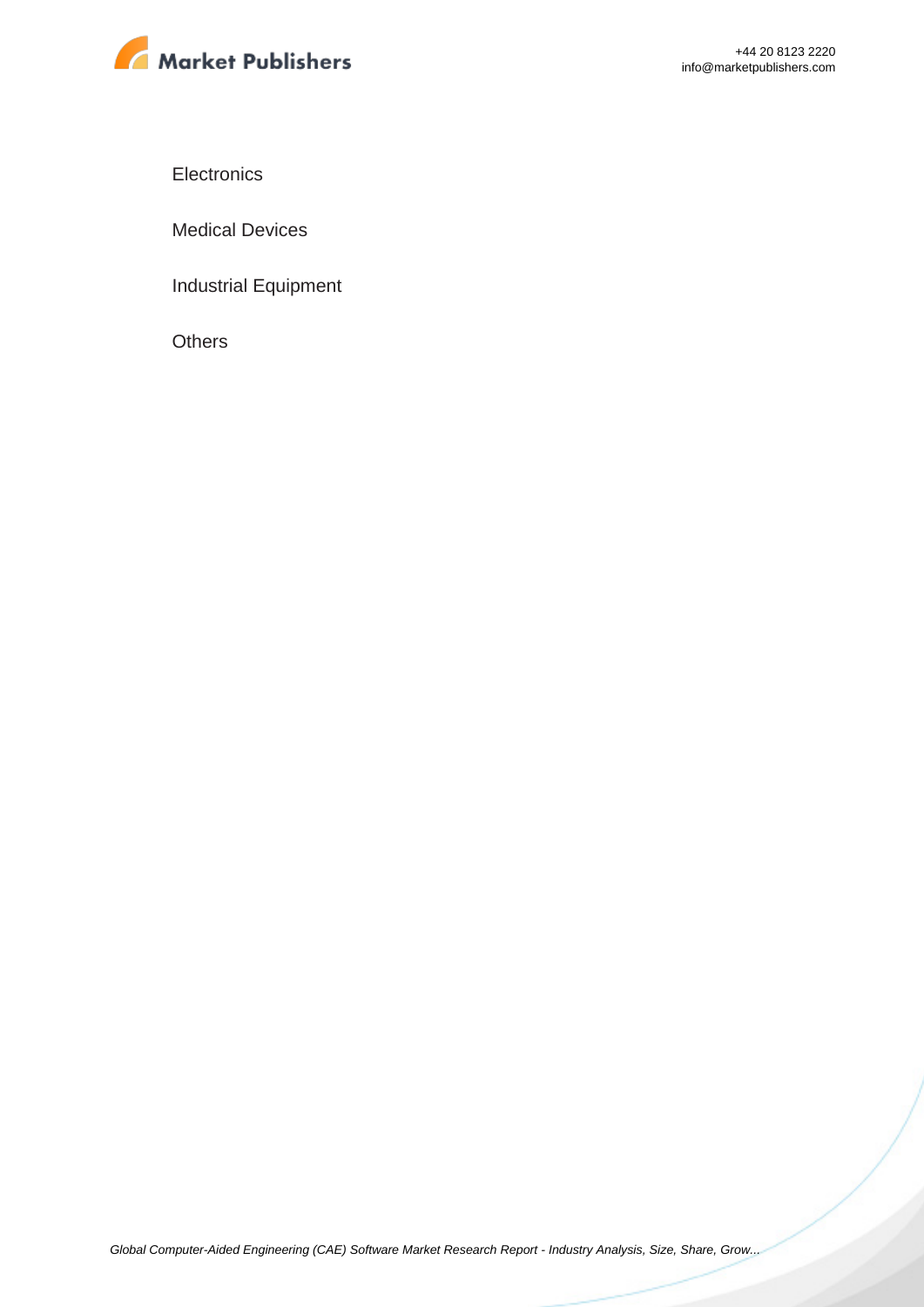

# **Contents**

#### **1 . PREFACE**

- 1.1. Report Description
- 1.1.1. Objective
- 1.1.2. Target Audience
- 1.1.3. Unique Selling Proposition (USP) & offerings
- 1.2. Research Scope
- 1.3. Research Methodology
- 1.3.1. Market Research Process
- 1.3.2. Market Research Methodology

#### **2 . EXECUTIVE SUMMARY**

- 2.1. Highlights of Market
- 2.2. Global Market Snapshot

#### **3 . COMPUTER-AIDED ENGINEERING (CAE) SOFTWARE – INDUSTRY ANALYSIS**

- 3.1. Introduction Market Dynamics
- 3.2. Market Drivers
- 3.3. Market Restraints
- 3.4. Opportunities
- 3.5. Industry Trends
- 3.6. Porter's Five Force Analysis
- 3.7. Market Attractiveness Analysis
	- 3.7.1 By Type
	- 3.7.2 By Deployment Model
	- 3.7.3 By End-User
	- 3.7.4 By Region

#### **4 . VALUE CHAIN ANALYSIS**

- 4.1. Value Chain Analysis
- 4.2. Raw Material Analysis
- 4.2.1. List of Raw Materials
- 4.2.2. Raw Material Manufactures List
- 4.2.3. Price Trend of Key Raw Materials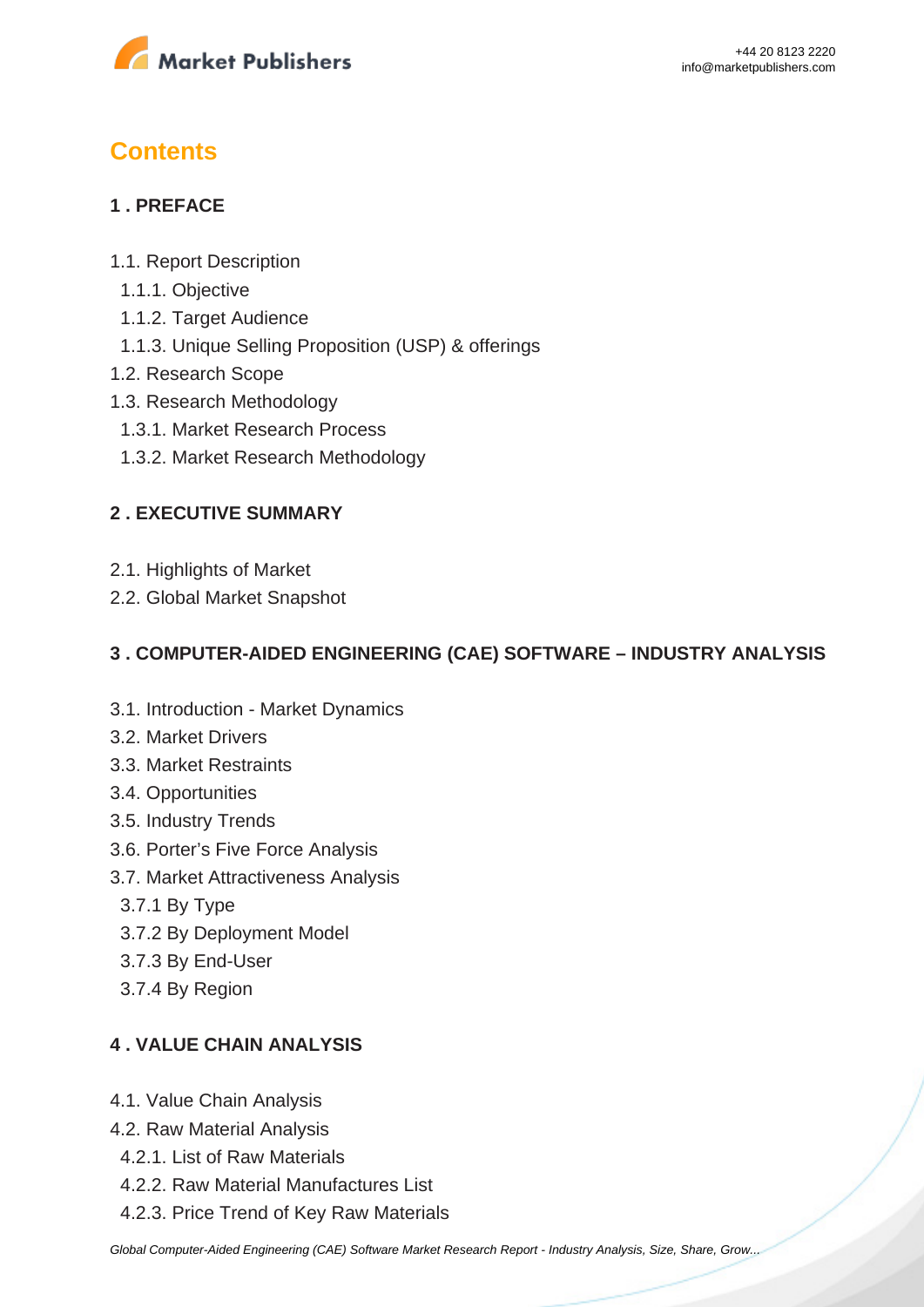

- 4.3. List of Potential Buyers
- 4.4. Marketing Channel
- 4.4.1. Direct Marketing
- 4.4.2. Indirect Marketing
- 4.4.3. Marketing Channel Development Trend

#### **5 . IMPACT ANALYSIS OF COVID-19 OUTBREAK**

- 5.1. Impact Analysis of Covid-19 Outbreak
- 5.1.1. Direct Impact on Production
- 5.1.2. Supply Chain and Market Disruption
- 5.1.3. Financial Impact on Firms and Financial Markets
- 5.2. COVID-19 Impact Analysis by Production, Import, Export and Demand
- 5.3. Market: Pre V/S Post COVID-19
- 5.4. Estimated Impact of the Coronavirus (COVID-19) Epidemic
- 5.5. COVID-19: Micro and Macro Factor Analysis

## **6 . GLOBAL COMPUTER-AIDED ENGINEERING (CAE) SOFTWARE MARKET ANALYSIS BY TYPE**

- 6.1 Overview by Type
- 6.2 Historical and Forecast Data
- 6.3 Analysis by Type
- 6.4 Finite Element Analysis (FEA) Market by Regions
- 6.5 Computational Fluid Dynamics (CFD) Market by Regions
- 6.6 Multibody Dynamics Market by Regions
- 6.7 Optimization & Simulation Market by Regions

### **7 . GLOBAL COMPUTER-AIDED ENGINEERING (CAE) SOFTWARE MARKET ANALYSIS BY DEPLOYMENT MODEL**

- 7.1 Overview by Deployment Model
- 7.2 Historical and Forecast Data
- 7.3 Analysis by Deployment Model
- 7.4 On-premise Market by Regions
- 7.5 Cloud-based Market by Regions

### **8 . GLOBAL COMPUTER-AIDED ENGINEERING (CAE) SOFTWARE MARKET ANALYSIS BY END-USER**

[Global Computer-Aided Engineering \(CAE\) Software Market Research Report - Industry Analysis, Size, Share, Grow...](https://marketpublishers.com/report/it-technology/hardware/global-computer-aided-engineering-cae-market-research-report-industry-analysis-size-share-growth-trends-n-forecast-2019-to-2026.html)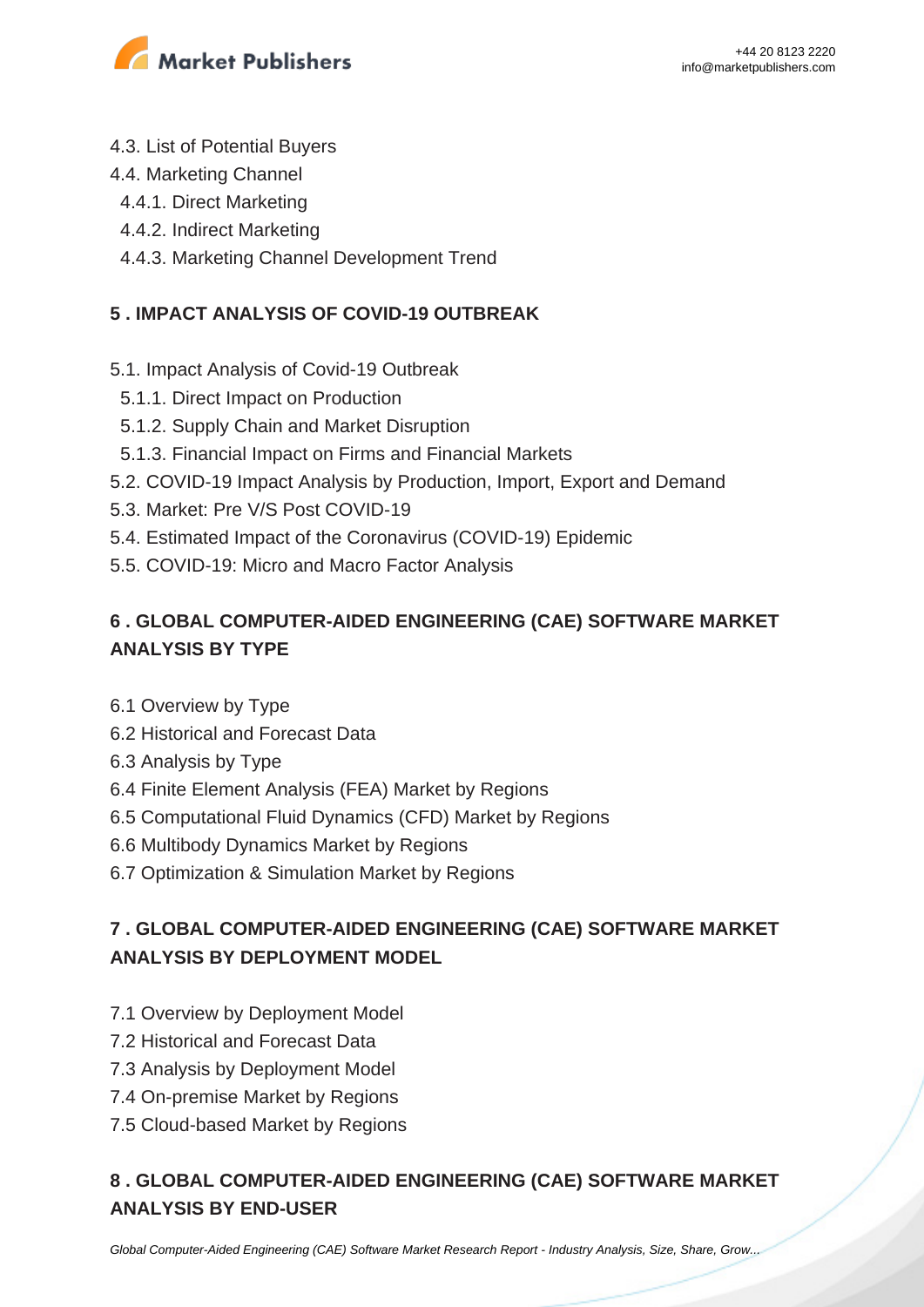

- 8.1 Overview by End-User
- 8.2 Historical and Forecast Data
- 8.3 Analysis by End-User
- 8.4 Automotive Market by Regions
- 8.5 Defense & Aerospace Market by Regions
- 8.6 Electronics Market by Regions
- 8.7 Medical Devices Market by Regions
- 8.8 Industrial Equipment Market by Regions
- 8.9 Others Market by Regions

### **9 . GLOBAL COMPUTER-AIDED ENGINEERING (CAE) SOFTWARE MARKET ANALYSIS BY GEOGRAPHY**

- 9.1. Regional Outlook
- 9.2. Introduction
- 9.3. North America
	- 9.3.1. Overview, Historic and Forecast Data
	- 9.3.2. North America By Segment
	- 9.3.3. North America By Country
	- 9.3.4. United State
	- 9.3.5. Canada
	- 9.3.6. Mexico
- 9.4. Europe
	- 9.4.1. Overview, Historic and Forecast Data
	- 9.4.2. Europe by Segment
	- 9.4.3. Europe by Country
	- 9.4.4. United Kingdom
	- 9.4.5. France
	- 9.4.6. Germany
	- 9.4.7. Italy
	- 9.4.8. Russia
	- 9.4.9. Rest Of Europe
- 9.5. Asia Pacific
	- 9.5.1. Overview, Historic and Forecast Data
	- 9.5.2. Asia Pacific by Segment
	- 9.5.3. Asia Pacific by Country
	- 9.5.4. China
	- 9.5.5. India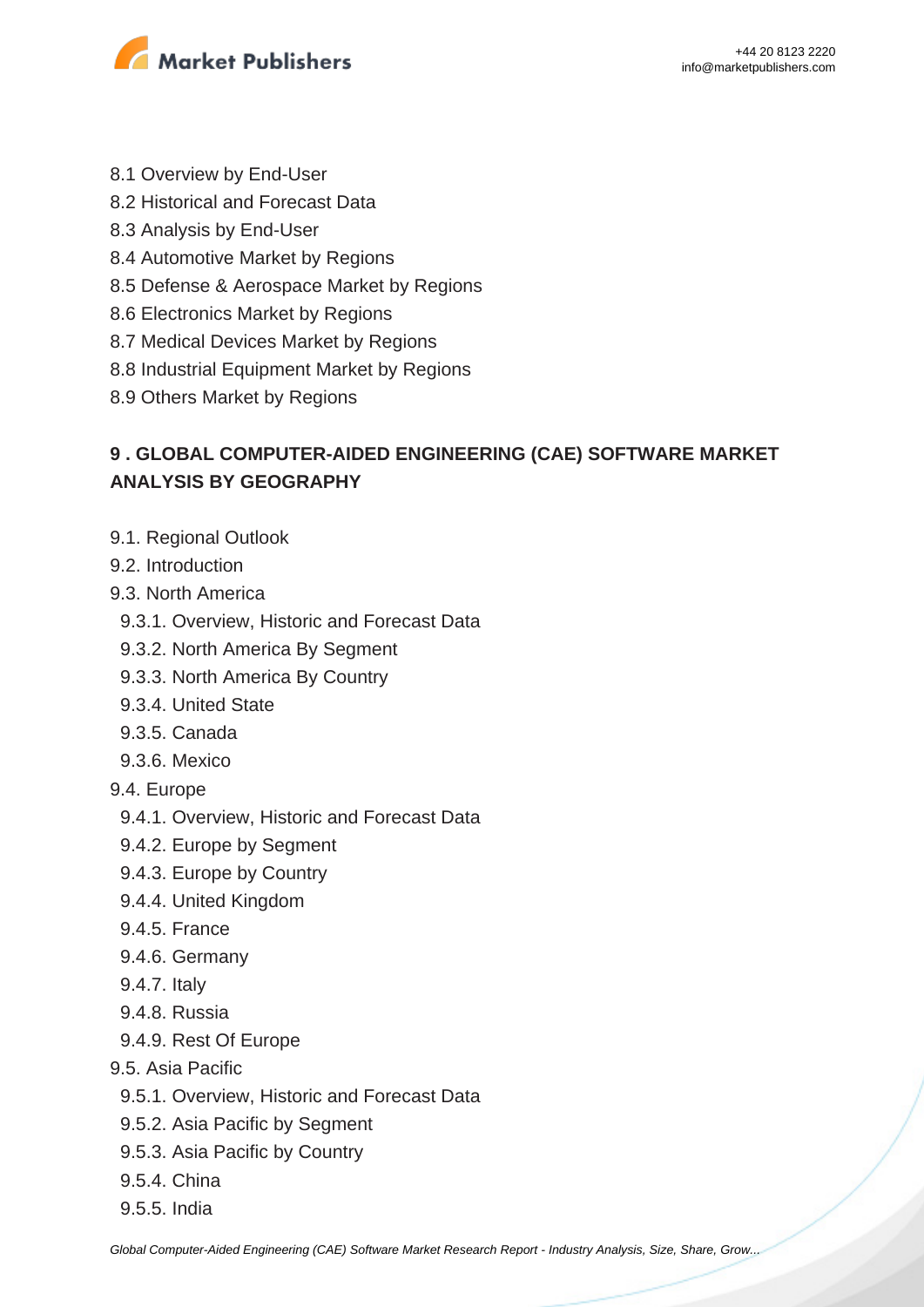

- 9.5.6. Japan
- 9.5.7. South Korea
- 9.5.8. Australia
- 9.5.9. Rest Of Asia Pacific
- 9.6. Latin America
	- 9.6.1. Overview, Historic and Forecast Data
	- 9.6.2. Latin America by Segment
	- 9.6.3. Latin America by Country
	- 9.6.4. Brazil
	- 9.6.5. Argentina
	- 9.6.6. Peru
	- 9.6.7. Chile
	- 9.6.8. Rest of Latin America
- 9.7. Middle East & Africa
	- 9.7.1. Overview, Historic and Forecast Data
	- 9.7.2. Middle East & Africa by Segment
	- 9.7.3. Middle East & Africa by Country
	- 9.7.4. Saudi Arabia
	- 9.7.5. UAE
	- 9.7.6. Israel
	- 9.7.7. South Africa
	- 9.7.8. Rest Of Middle East And Africa

### **10 . COMPETITIVE LANDSCAPE OF THE COMPUTER-AIDED ENGINEERING (CAE) SOFTWARE COMPANIES**

- 10.1. Computer-Aided Engineering(CAE) Software Market Competition
- 10.2. Partnership/Collaboration/Agreement
- 10.3. Merger And Acquisitions
- 10.4. New Product Launch
- 10.5. Other Developments

## **11 . COMPANY PROFILES OF COMPUTER-AIDED ENGINEERING (CAE) SOFTWARE INDUSTRY**

- 11.1. Company Share Analysis
- 11.2. Market Concentration Rate
- 11.3. Siemens Product Lifecycle Management Software Inc.
	- 11.3.1. Company Overview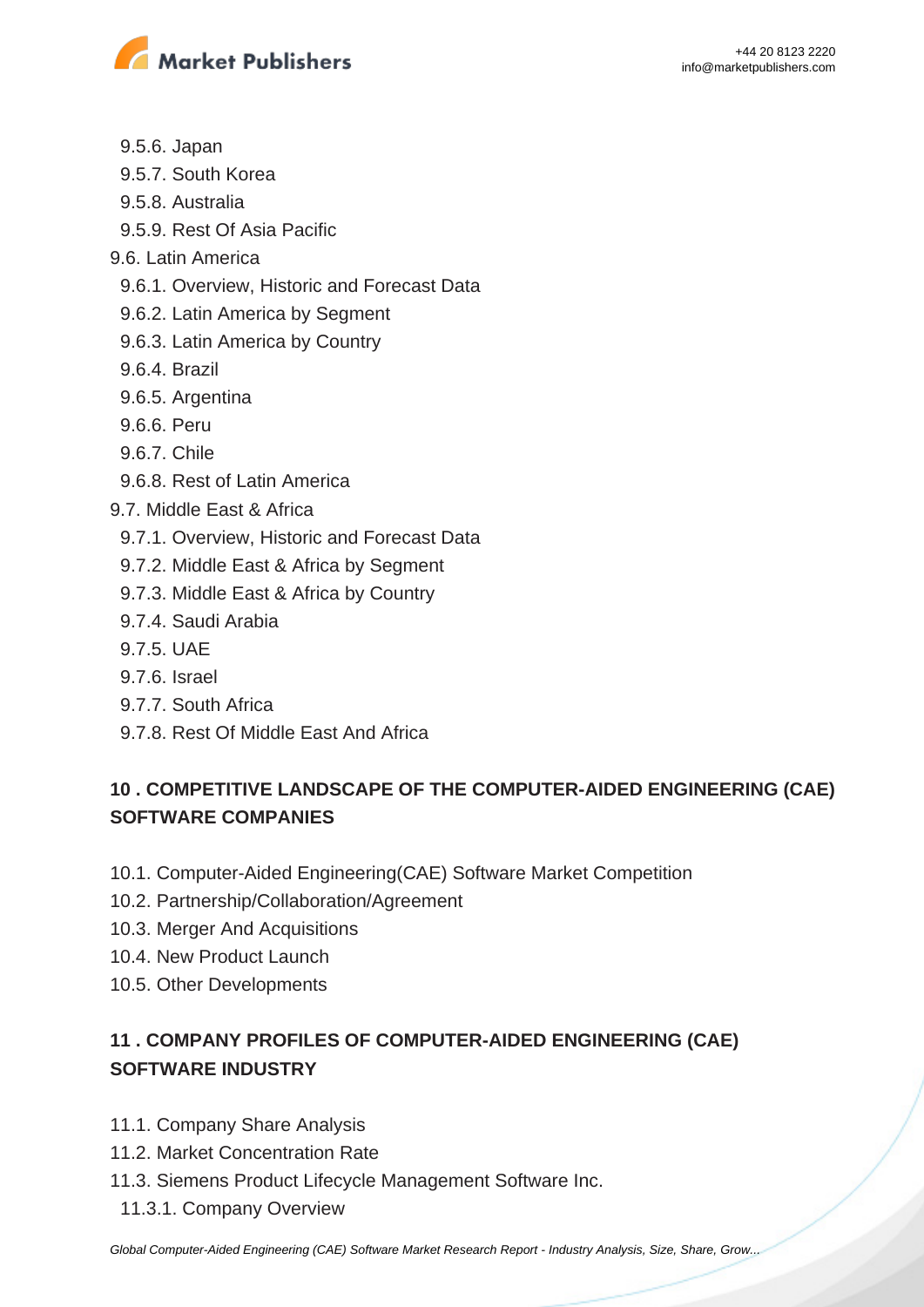

- 11.3.2. Financials
- 11.3.3. Products
- 11.3.4. Recent Developments
- 11.4. Dassault Systemes
	- 11.4.1. Company Overview
	- 11.4.2. Financials
	- 11.4.3. Products
	- 11.4.4. Recent Developments
- 11.5. Altair Engineering, Inc.
	- 11.5.1. Company Overview
	- 11.5.2. Financials
- 11.5.3. Products
- 11.5.4. Recent Developments
- 11.6. CD-adapco
- 11.6.1. Company Overview
- 11.6.2. Financials
- 11.6.3. Products
- 11.6.4. Recent Developments
- 11.7. Mentor Graphics, Inc.
	- 11.7.1. Company Overview
	- 11.7.2. Financials
	- 11.7.3. Products
- 11.7.4. Recent Developments
- 11.8. AspenTechnology, Inc.
	- 11.8.1. Company Overview
	- 11.8.2. Financials
	- 11.8.3. Products
- 11.8.4. Recent Developments
- 11.9. MSC Software Corporation
- 11.9.1. Company Overview
- 11.9.2. Financials
- 11.9.3. Products
- 11.9.4. Recent Developments
- 11.10. ESI Group
	- 11.10.1. Company Overview
	- 11.10.2. Financials
	- 11.10.3. Products
- 11.10.4. Recent Developments
- 11.11. Computational Engineering International Inc.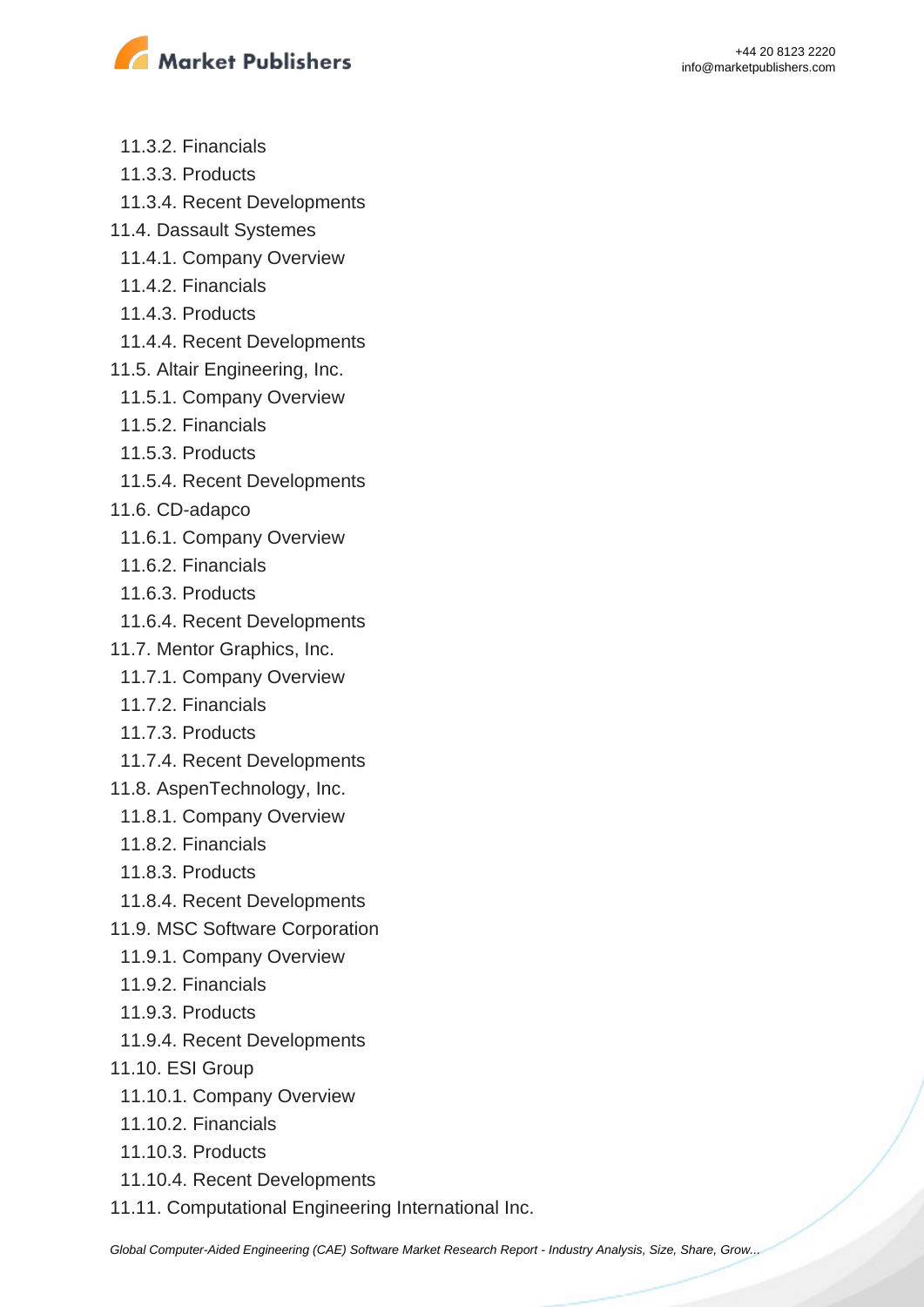

- 11.11.1. Company Overview
- 11.11.2. Financials
- 11.11.3. Products
- 11.11.4. Recent Developments
- 11.12. Exa Corporation
	- 11.12.1. Company Overview
	- 11.12.2. Financials
	- 11.12.3. Products
	- 11.12.4. Recent Developments
- 11.13. Bentley Systems Incorporated
- 11.13.1. Company Overview
- 11.13.2. Financials
- 11.13.3. Products
- 11.13.4. Recent Developments

\*Note - in company profiling, financial details and recent development are subject to availability or might not be covered in case of private companies

\* Kindly note that the above listed are the basic tables and figures of the report and are not limited to the TOC.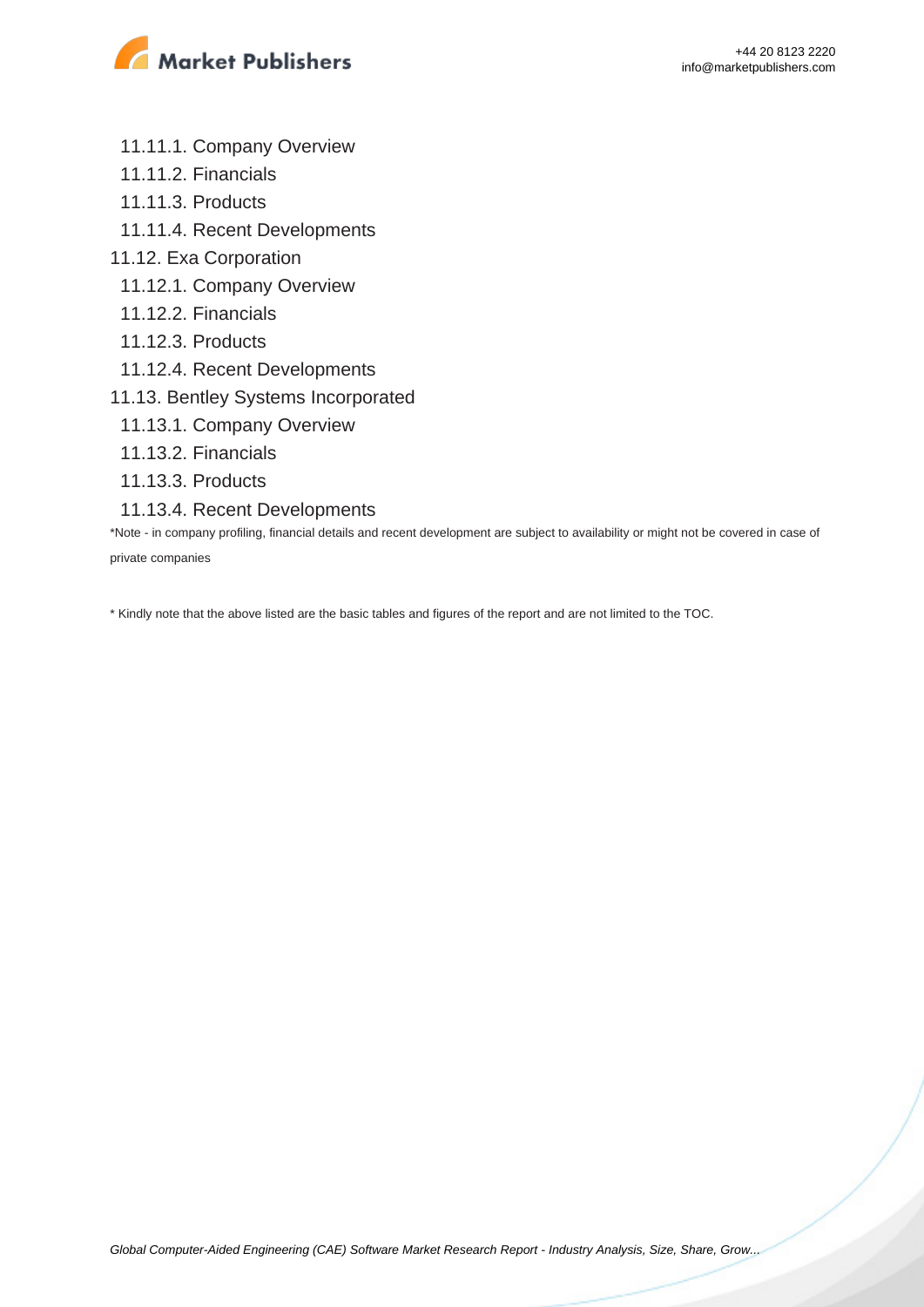

# **List Of Tables**

#### **LIST OF TABLES**

Market Snapshot Drivers : Impact Analysis Restraints : Impact Analysis List of Raw Material List of Raw Material Manufactures List of Potential Buyers COVID-19 Impact Analysis by Production, Import, Export and Demand Pre V/S Post COVID-19 Estimated Impact Of The Coronavirus (Covid-19) Epidemic COVID-19: Micro and Macro Factor Analysis Analysis by Type (USD MN) Finite Element Analysis (FEA) Market by Geography (USD MN) Computational Fluid Dynamics (CFD) Market by Geography (USD MN) Multibody Dynamics Market by Geography (USD MN) Optimization & Simulation Market by Geography (USD MN) Analysis Market by Deployment Model (USD MN) On-premise Market by Geography (USD MN) Cloud-based Market by Geography (USD MN) Analysis by End-User (USD MN) Automotive Market by Geography (USD MN) Defense & Aerospace Market by Geography (USD MN) Electronics Market by Geography (USD MN) Medical Devices Market by Geography (USD MN) Industrial Equipment Market by Geography (USD MN) Others Market by Geography (USD MN) Global Computer-Aided Engineering(CAE) Software Market by Geography (USD MN) North America Market Analysis (USD MN) United State Market Analysis (USD MN) Canada Market Analysis (USD MN) Mexico Market Analysis (USD MN) Europe Market Analysis (USD MN) Europe Market Estimate by Country (USD MN) United Kingdom Market Analysis (USD MN) France Market Analysis (USD MN) Germany Market Analysis (USD MN)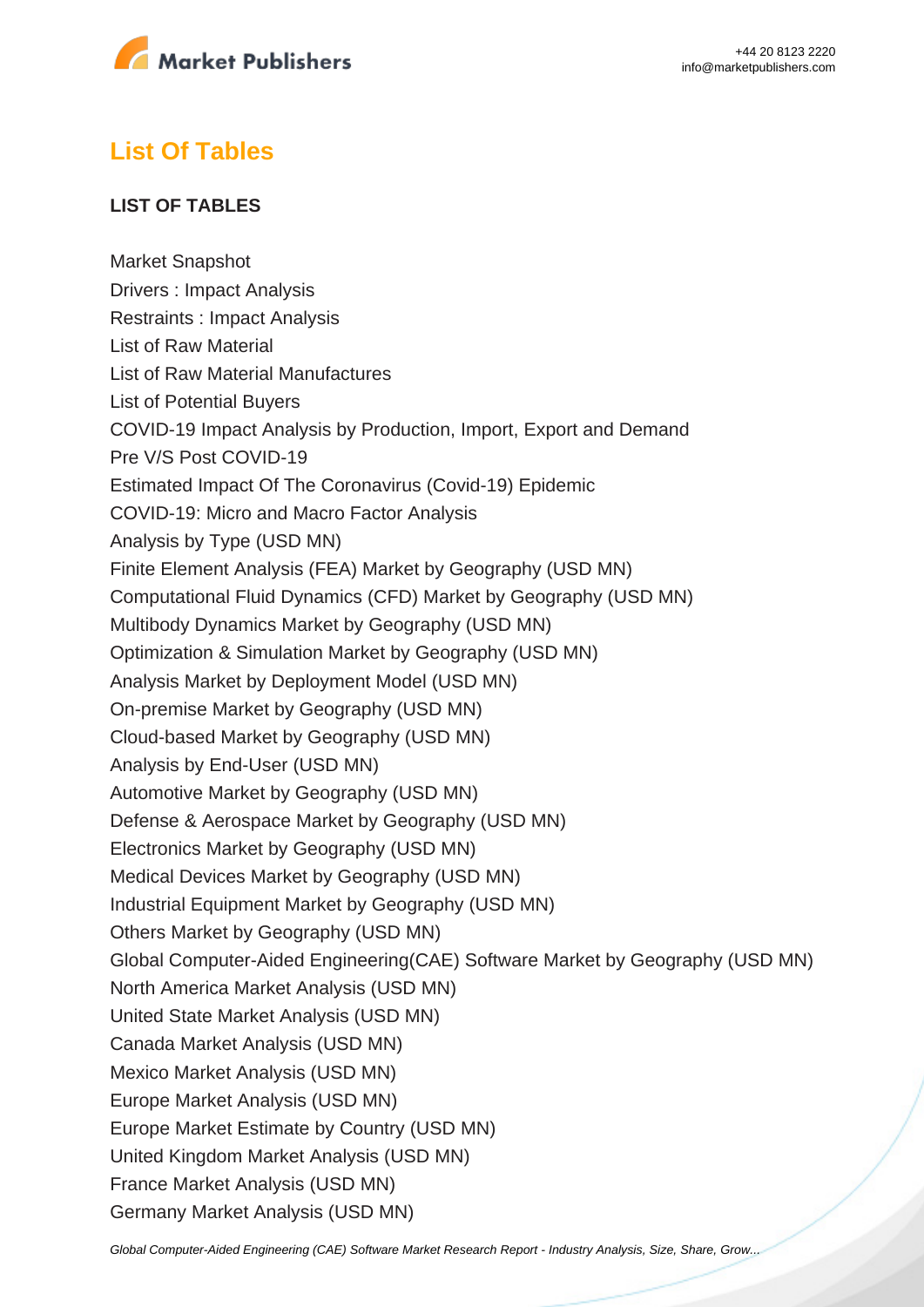

Italy Market Analysis (USD MN) Russia Market Analysis (USD MN) Spain Market Analysis (USD MN) Rest of Europe Market Analysis (USD MN) Asia Pacific Market Analysis (USD MN) China Market Analysis (USD MN) Japan Market Analysis (USD MN) India Market Analysis (USD MN) South Korea Market Analysis (USD MN) Australia Market Analysis (USD MN) Rest of Asia Pacific Market Analysis (USD MN) Latin America Market Analysis (USD MN) Brazil Market Analysis (USD MN) Argentina Market Analysis (USD MN) Peru Market Analysis (USD MN) Chile Market Analysis (USD MN) Rest of Latin America Market Analysis (USD MN) Middle East & Africa Market Analysis (USD MN) Saudi Arabia Market Analysis (USD MN) UAE Market Analysis (USD MN) Israel Market Analysis (USD MN) South Africa Market Analysis (USD MN) Rest of Middle East and Africa Market Analysis (USD MN) Partnership/Collaboration/Agreement Mergers And Acquisiton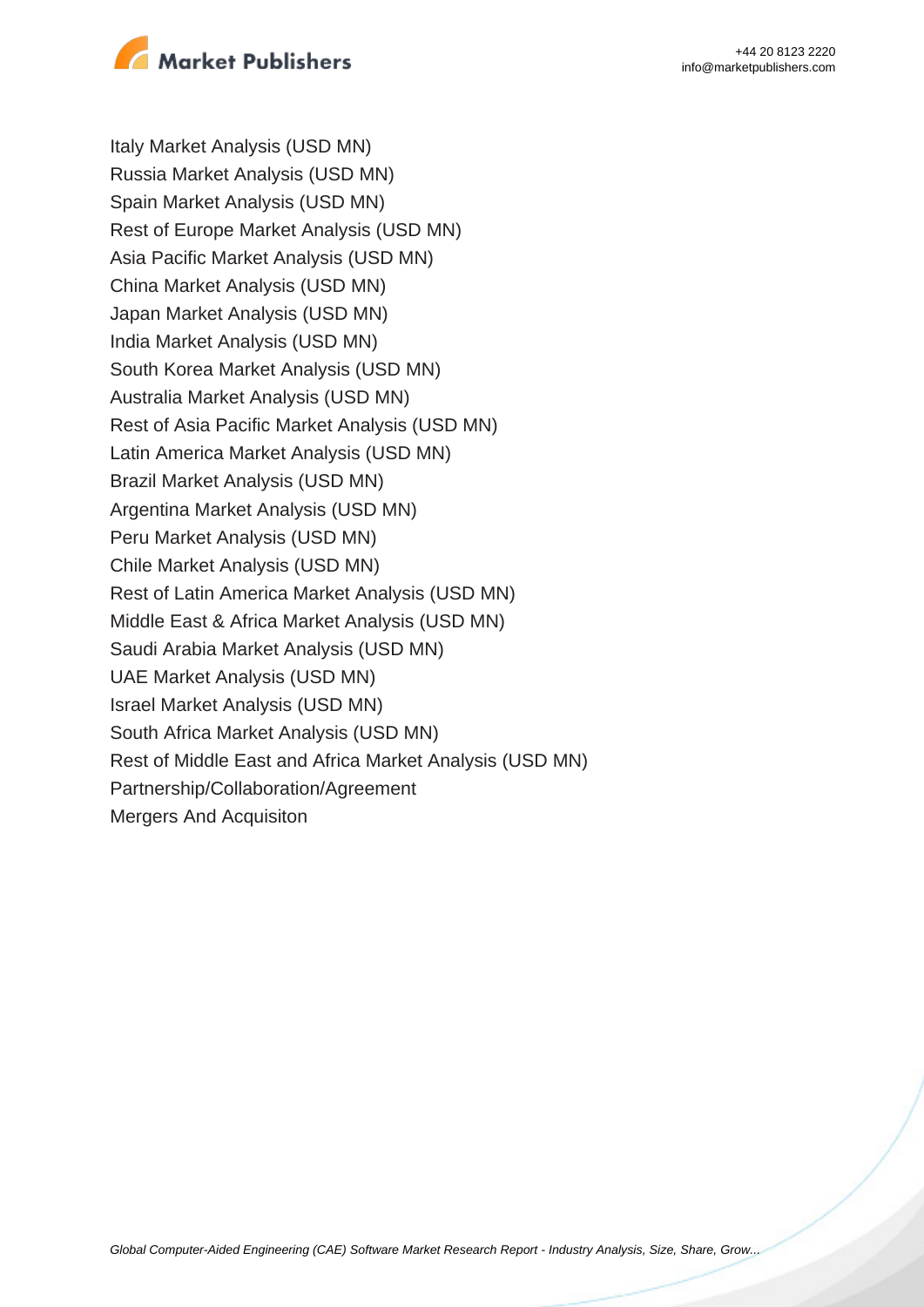

# **List Of Figures**

#### **LIST OF FIGURES**

Research Scope of Computer-Aided Engineering (CAE) Software Report Market Research Process Market Research Methodology Global Computer-Aided Engineering (CAE) Software Market Size, by Region (USD MN) Porters Five Forces Analysis Market Attractiveness Analysis by Type Market Attractiveness Analysis by Deployment Model Market Attractiveness Analysis by End-User Market Attractiveness Analysis by Region Value Chain Analysis Global Market Analysis by Type (USD MN) Finite Element Analysis (FEA) Market by Geography (USD MN) Computational Fluid Dynamics (CFD) Market by Geography (USD MN) Multibody Dynamics Market by Geography (USD MN) Optimization & Simulation Market by Geography (USD MN) Global Market Analysis by Deployment Model (USD MN) On-premise Market by Geography (USD MN) Cloud-based Market by Geography (USD MN) Global Market Analysis by End-User (USD MN) Automotive Market by Geography (USD MN) Defense & Aerospace Market by Geography (USD MN) Electronics Market by Geography (USD MN) Medical Devices Market by Geography (USD MN) Industrial Equipment Market by Geography (USD MN) Others Market by Geography (USD MN) Global Market by Revenue North America Market by Revenue Europe Market by Revenue Asia Pacific Market by Revenue Latin America Market by Revenue Middle East & Africa Market by Revenue Recent Development in Industry Company Market Share Analysis, 2020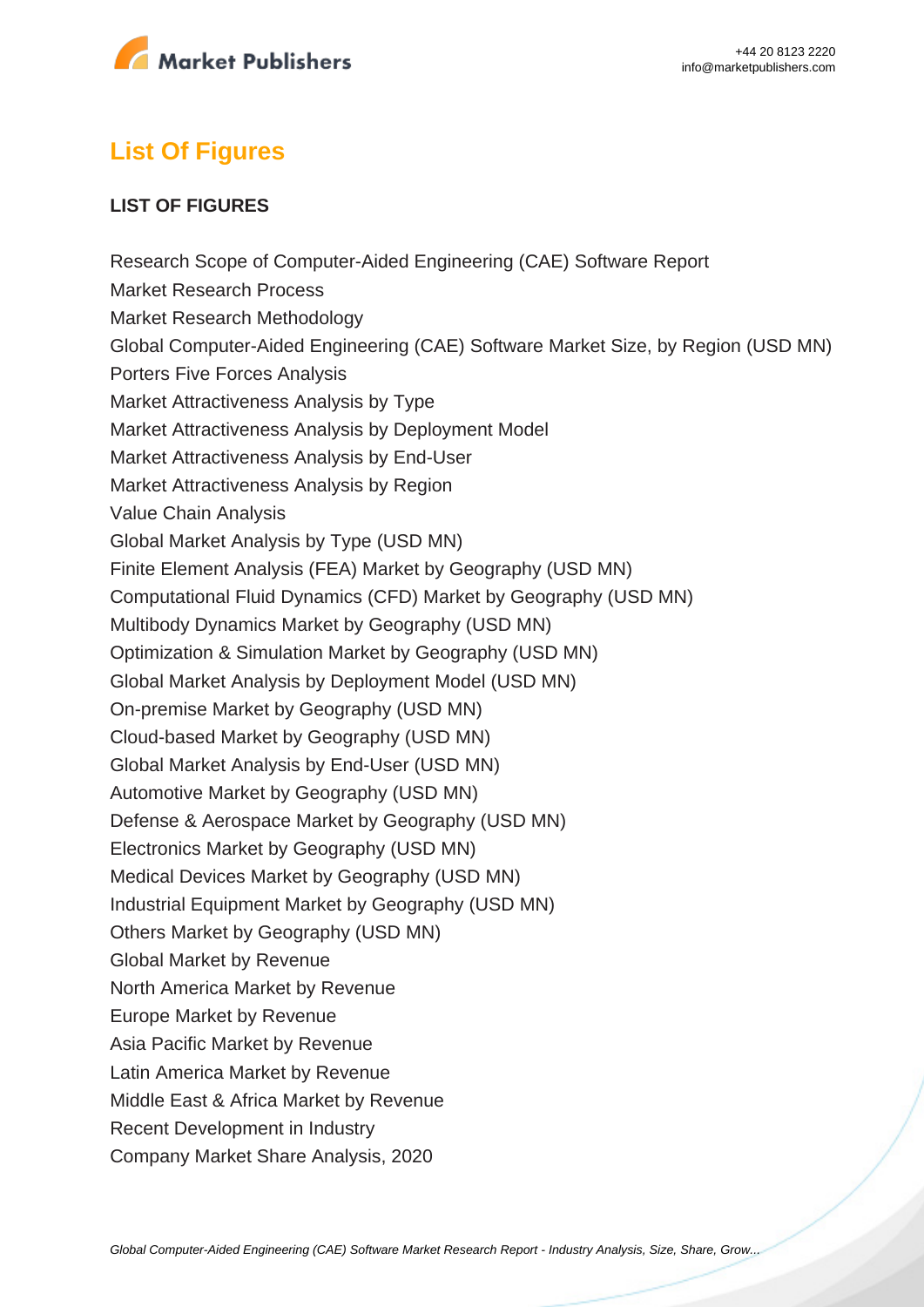

#### I would like to order

Product name: Global Computer-Aided Engineering (CAE) Software Market Research Report - Industry Analysis, Size, Share, Growth, Trends And Forecast 2020 to 2027 Product link: [https://marketpublishers.com/r/GAFABC4C77C2EN.html](https://marketpublishers.com/report/it-technology/hardware/global-computer-aided-engineering-cae-market-research-report-industry-analysis-size-share-growth-trends-n-forecast-2019-to-2026.html) Price: US\$ 3,950.00 (Single User License / Electronic Delivery) If you want to order Corporate License or Hard Copy, please, contact our Customer Service: [info@marketpublishers.com](mailto:info@marketpublishers.com)

#### Payment

To pay by Credit Card (Visa, MasterCard, American Express, PayPal), please, click button on product page [https://marketpublishers.com/r/GAFABC4C77C2EN.html](https://marketpublishers.com/report/it-technology/hardware/global-computer-aided-engineering-cae-market-research-report-industry-analysis-size-share-growth-trends-n-forecast-2019-to-2026.html)

To pay by Wire Transfer, please, fill in your contact details in the form below:

First name: Last name: Email: Company: Address: City: Zip code: Country: Tel: Fax: Your message:

\*\*All fields are required

Custumer signature

Please, note that by ordering from marketpublishers.com you are agreeing to our Terms & Conditions at<https://marketpublishers.com/docs/terms.html>

To place an order via fax simply print this form, fill in the information below and fax the completed form to +44 20 7900 3970